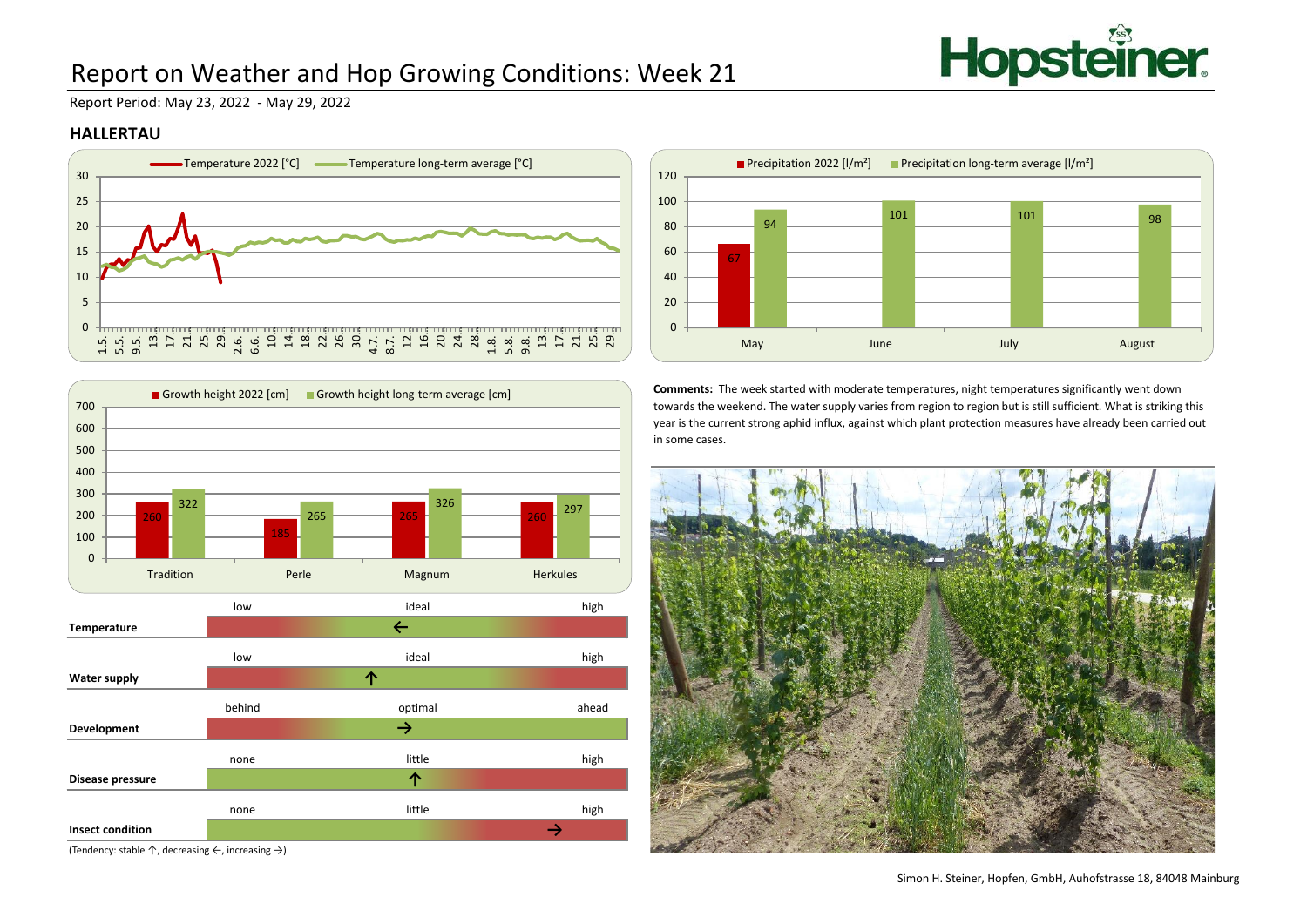

# Report on Weather and Hop Growing Conditions: Week 21

Report Period: May 23, 2022 - May 29, 2022

### **TETTNANG**





low high ideal by the basic of the basic of the basic of the basic of the basic of the basic of the basic of t **Temperature** low high ideal by the state of  $\sim$ **Water supply** behind ahead ahead optimal ahead ahead **Development** none high **Disease pressure** ideal ideal optimal little **↑ ↑ ↑ ↑**240 244 230 242 240 310  $244$   $230$   $242$ 290 31<mark>0</mark> 320  $\Omega$ 100 200 300 400 500 600 700 Tettnanger Mittelfrüher Tradition Herkules Growth height 2022 [cm] Growth height long-term average [cm]

none high

little

**↑**

**Comments:** Thundershowers and warm temperatures provided good growing conditions at the beginning of the week. Plant protection measures due to aphid infestation are carried out.



(Tendency: stable ↑, decreasing ←, increasing →)

**Insect condition**